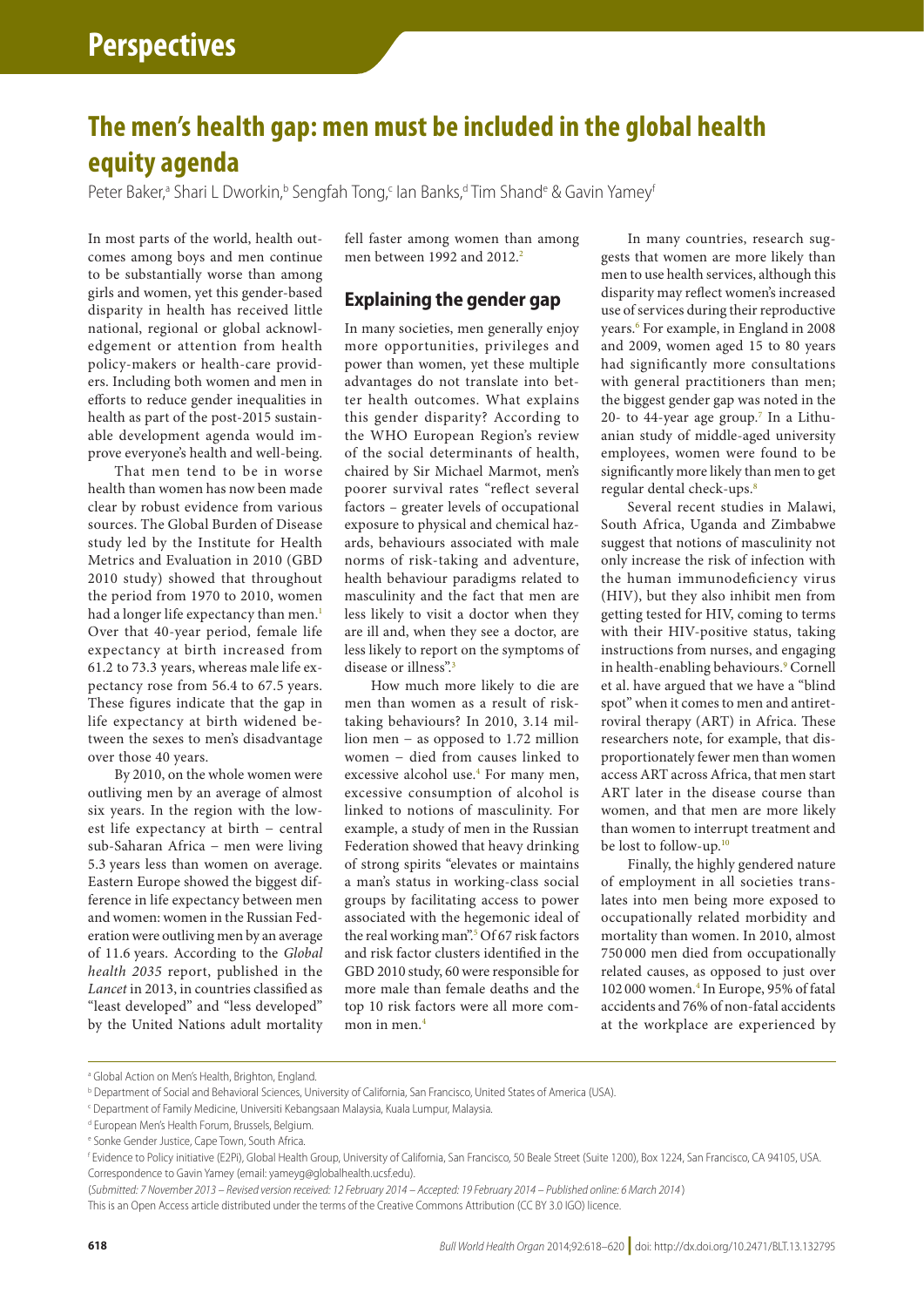men[.11](#page-2-10) In the United States of America, the occupations with the highest risk of fatal occupational injury, such as mining, agriculture and fishing, employ far more men than women.<sup>[12](#page-2-11)</sup>

## **Policy silence at global health institutions**

As Hawkes & Buse recently noted, the gender disparities noted earlier are not properly addressed in the health policies and programmes of the major global health institutions, including WHO.<sup>6</sup> Policy-makers tend to assume that gendered approaches to health improvement are primarily or exclusively about women rather than about both sexes, a position also adopted by most national governments. To the best of our knowledge, only three countries – Australia, Brazil and Ireland – have to date attempted to address men's burden of ill health through the adoption of national, male-centred strategies.

Compounding this neglect by policy-makers are negative stereotypes of men on the part of many health-care providers. For instance, some assume that men are largely disinterested in their health – an attitude that can, in turn, discourage men from engaging with health services.<sup>[13](#page-2-12)</sup> Barker et al. have noted that "health programs often view men mainly as oppressors – self-centred, disinterested, or violent – instead of as complex subjects whose behaviours are influenced by gender and sexual norms".<sup>[14](#page-2-13)</sup>

Any serious effort to improve public health must include attention to the health needs of both sexes and responsiveness to the differences between them. Attention to men's and women's health will be particularly important in tackling the global epidemic of noncommunicable diseases, which are likely to affect more men than women and to affect men at a younger age.

Taking action is not just a matter of equity; it is also a matter of economics. For example, men's underuse of primary care services in Denmark results in their use of more expensive hospital services instead,<sup>15</sup> while men's premature mortality and morbidity cost the United States economy alone an estimated 479 billion United States dollars annually.[16](#page-2-15)

## **Policy targets and effective interventions**

White et al. have argued that public and policy action to improve men's health should have three targets.<sup>17</sup> The first is schools, where stereotypes about masculinity can be challenged. The second is the promotion of men's health and well-being in the workplace. A third crucial area for policy is to target health services and health promotion towards marginalized men, men from minority populations, men in prison populations and men who have sex with men – all of whom have a higher burden of disease and early death than other men.

Three types of intervention targeting men have emerged in recent years – outreach, partnership and gender transformation – and there is now evidence to support all three approaches. Interventions in highincome countries (e.g. Australia, the United States and countries of western Europe) have generally involved outreach efforts aimed at men in pubs and bars, sports clubs, barber shops, schools and the workplace, with a focus on weight loss, smoking cessation and other lifestyle changes. In a recent randomized controlled trial of a gender-sensitized weight loss and healthy living programme for overweight or obese male soccer fans at 13 Scottish professional soccer clubs, the intervention led to significant weight loss.<sup>18</sup>

A second approach involves partnering with men to improve women's and children's health. For example, research in Ghana has shown that child vaccination programmes designed to involve fathers (not just mothers) in decisions about their children's use of preventive health services may increase timely immunization coverage levels.[19](#page-2-18) Similarly, systematic reviews of studies conducted in low- and middle-income countries have shown the benefits of engaging male partners in decisions about reproductive and sexual health, including family planning.[20](#page-2-19)

A third approach, which is being increasingly supported by evidence from randomized controlled trials and other types of studies, is to support interventions aimed at gender transformation. These aim to reshape male gender roles in ways that lead to more equitable relationships between women and men. Such interventions can increase protective sexual behaviours, prevent intimate partner violence, modify inequitable attitudes linked to gender, and reduce sexually transmitted infections.<sup>[21](#page-2-20)</sup>

### **A global men's health movement**

WHO's Regional Office for Europe has made a bold commitment to "addressing the impact of gender on men's health and involving men in achieving gender equity in the WHO European Region through WHO programmes or direct support to Member States".<sup>[22](#page-2-21)</sup> However, it is unclear what actions the office has taken to date or is planning for the future. In 2011, the European Commission published a comprehensive report, *The state of men's health in Europe*, [11](#page-2-10) but an action plan based on its findings has not yet been produced.

Global, regional and national health and development agencies could certainly learn from the success of civil society groups in promoting policies that target men. For example, the South African non-profit organization Sonke Gender Justice successfully pushed the government to add interventions targeting men within South Africa's national HIV strategic plan. The charity Men's Health Forum (England and Wales) was instrumental in persuading the government of the United Kingdom of Great Britain and Northern Ireland to extend the national chlamydia screening programme to cover young people of both sexes rather than primarily women.

Given the robust evidence of a "men's health gap" and the emerging evidence on how to close it, the next step is to move the issue higher up on the agenda of national governments and global health institutions without diminishing efforts to improve women's health. A new organization, Global Action on Men's Health, has recently been established by men's health organizations around the world to advocate for national, regional and global public health policies that take account of men as well as women.

### **Conclusion**

The GBD 2010 study has, we hope, helped to raise awareness of the excess burden of morbidity and mortality in men. Concerted global action to reduce this burden could have a transformative social, health and economic impact. It is time to not only acknowledge the benefits of such action to men, but also to recognize and measure its potential benefits to women, children and society as a whole. Men's